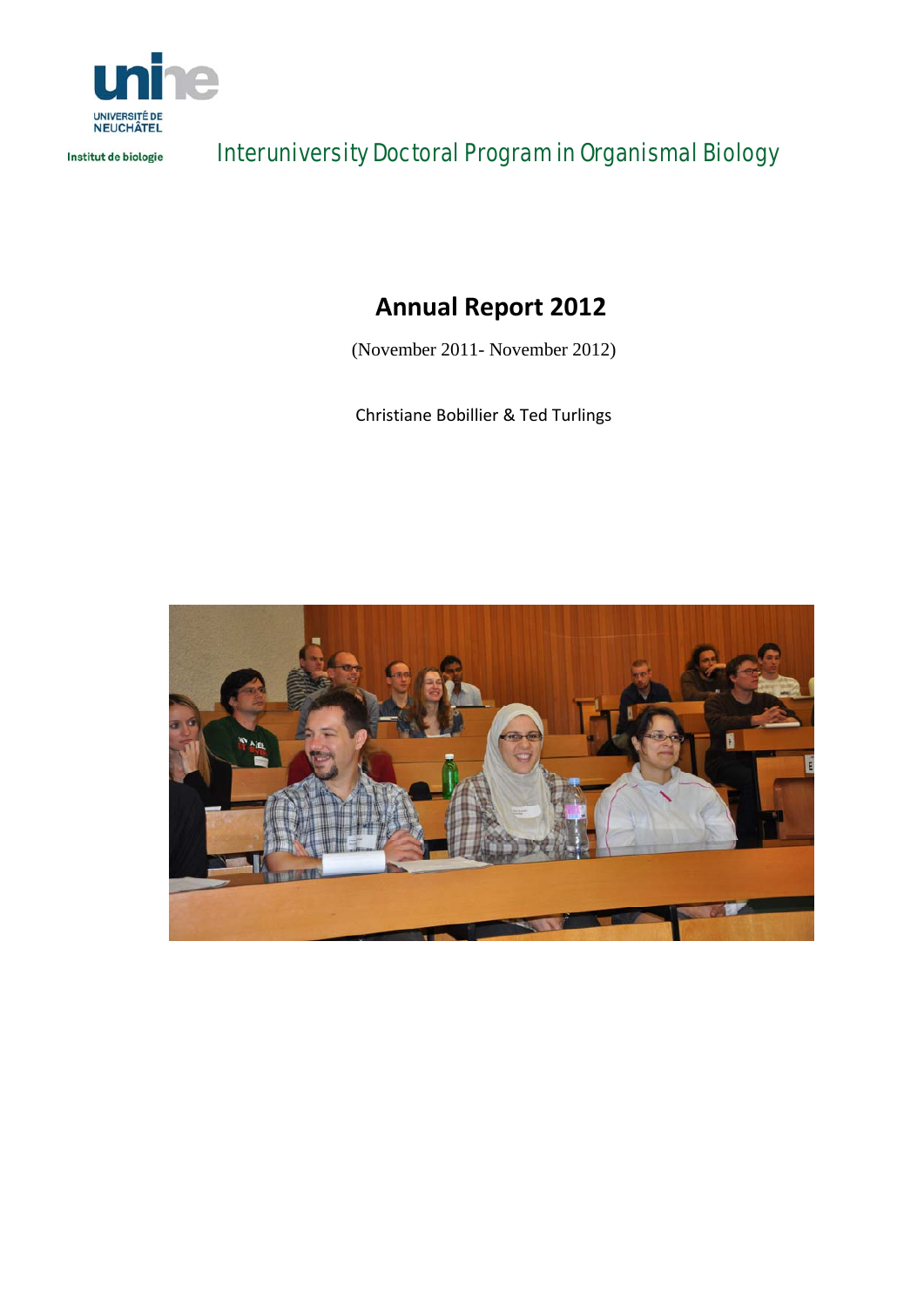At last count (end of November 2012), 75 PhD students were registered in the doctoral program. This year 14 PhD students received their doctoral degree. The average duration of their doctoral thesis was 4 years and 2 months.

Eighteen courses or workshops were offered (see Table), which were attended by a total of 337 participants (77% PhD students, 20% post-docs or researchers, 3% master students). Of the participants 35% were from the University of Neuchâtel, 26% from Bern and Fribourg, 18% from Geneva and Lausanne, and 21% from the other partner institutions (University of Zürich, ETH Zürich, Agroscope, etc.) and foreign institutions. Most of the courses were evaluated by the students, as indicated in the last column of the below table (highest possible note is 4.0). The results from the evaluations were sent to the course instructors and the information will be used for the selection and improvement of future courses.

| <b>Activities 2012</b>                                                                                                                              | Dates (2012)              | Duration [days] | Speakers                                                                                                                                                                                                                                                                              | Participants [nr] | Credit points  | max 4<br>Appreciation<br>[min 1, max 4 |  |  |  |  |  |
|-----------------------------------------------------------------------------------------------------------------------------------------------------|---------------------------|-----------------|---------------------------------------------------------------------------------------------------------------------------------------------------------------------------------------------------------------------------------------------------------------------------------------|-------------------|----------------|----------------------------------------|--|--|--|--|--|
| <b>Communication activities</b>                                                                                                                     |                           |                 |                                                                                                                                                                                                                                                                                       |                   |                |                                        |  |  |  |  |  |
| Write a review, write now!                                                                                                                          | 21.02                     | 0.5             | Ph. Mayer, science-textflow, Winterthur                                                                                                                                                                                                                                               | 13                | 0.5            | 3.1                                    |  |  |  |  |  |
| Writing grant proposals                                                                                                                             | 13.03                     | 0.5             | Ph. Mayer, science-textflow, Winterthur                                                                                                                                                                                                                                               | 12                | 0.5            | 3.4                                    |  |  |  |  |  |
| Planning a career strategy -<br>Part 2 - Joint course with<br><b>CUSO</b>                                                                           | 22-23.05                  | 2               | P. Kraus (aht' intermediation)                                                                                                                                                                                                                                                        | 16                | 1.0            | 3.9                                    |  |  |  |  |  |
| Patenting in life sciences: a<br>hand on workshops -<br>Organized by ScNat, Forum<br>for genetic research                                           | 11-12.06                  | $\overline{2}$  | Heinz Müller(Uni Basel & IPI, Berne)<br>Stefan Emler (SmartGene, Zug)<br>Daniel Kraus (Uni Neuchatel & Umbricht<br>Attorneys at Law, Zurich)<br>Raluca Flükiger (Uni Genève))<br>André Roland (Swiss Federal Patent<br>Court & André Roland SA, Lausanne)<br>Samia Hurst (Uni Genève) | 40                | 1.0            |                                        |  |  |  |  |  |
| Effective public speaking                                                                                                                           | 9.10                      | 1               | M.L. Goldschmid (consultant))                                                                                                                                                                                                                                                         | 10                | 1.0            | 3.4                                    |  |  |  |  |  |
| Scientific writing clinic                                                                                                                           | 9,16,30.11                | 3               | Marc Matter (Uni Bern)<br>J. Regan, (Uni Fribourg & Uni Bern)                                                                                                                                                                                                                         | 13                | 2              | 3.9                                    |  |  |  |  |  |
| Writing grant proposals                                                                                                                             | 13.12                     | 0.5             | Ph. Mayer, science-textflow, Winterthur                                                                                                                                                                                                                                               | 13                | 0.5            | 3.5                                    |  |  |  |  |  |
| <b>Research tools</b>                                                                                                                               |                           |                 |                                                                                                                                                                                                                                                                                       |                   |                |                                        |  |  |  |  |  |
| Introduction to plant<br>metabolomics                                                                                                               | 26-27.01                  | 2               | Jean-Luc Wolfender (Uni Genève)<br>Serge Rudaz (Uni Genève)<br>Gaëtan Glauser (Uni Neuchâtel)                                                                                                                                                                                         | 31                | 1.0            | 3.6                                    |  |  |  |  |  |
| Next generation SNP data:<br>experimental design and<br>analysis - Joint course with<br><b>CUSO</b>                                                 | 26-29.03                  | $\overline{4}$  | Daniel Berner (University of Basel)<br>Julien Catchen (University Oregon, USA)<br>Bill Cresko (University Oregon, USA)                                                                                                                                                                | 26                | $\overline{2}$ |                                        |  |  |  |  |  |
| Field course in<br>geomicrobiology - Joint<br>activity with CUSO                                                                                    | 26.08-1.09                | 7               | Rizlan Bernier-Latmani (EPF-Lausanne)<br>Guillaume Cailleau (Uni Lausanne)<br>Kurt Hanselmann (ETH-Zürich)<br>Pilar Junier (Uni Neuchâtel)<br>Jasquelin Peña (Uni Lausanne)                                                                                                           | 9                 | 2.0            |                                        |  |  |  |  |  |
| Systematic reviews and meta-<br>analyses in ecology: building<br>on scientific evidence for<br>environmental management -<br>Joint course with CUSO | 11-14.09                  | $\overline{4}$  | Jaqui Eales (Bangor University, UK)<br>Rebecca Mant (Bangor University, UK)<br>Elena Kulinskaya (Uni East Anglia, UK)                                                                                                                                                                 | 17                | 2.0            | 4.0                                    |  |  |  |  |  |
| An introduction to the practice<br>of statistics using R - Joint<br>course with CUSO                                                                | 27.09,4&18.10,<br>1&15.11 | 5               | Jacques Zuber (HEIG-Vaud & Statoo<br>Consulting, Berne)                                                                                                                                                                                                                               | 24                | 3.0            | 2.8                                    |  |  |  |  |  |
| Introduction to<br>chromatography and mass<br>spectrometry for biologists                                                                           | 22-23.10                  | $\overline{c}$  | Gaëtan Glauser (SPSW, Uni Neuchâtel)<br>Armelle Vallat (Uni Neuchâtel                                                                                                                                                                                                                 | 10                | 1.0            | 3.7                                    |  |  |  |  |  |
| Scanning electronic<br>microscopy (SEM)                                                                                                             | 3 & 5.12                  | 1.5             | M. Vlimant & Alexandre Gurba(Univ.<br>Neuchâtel)                                                                                                                                                                                                                                      | 6                 | 1.0            | 3.8                                    |  |  |  |  |  |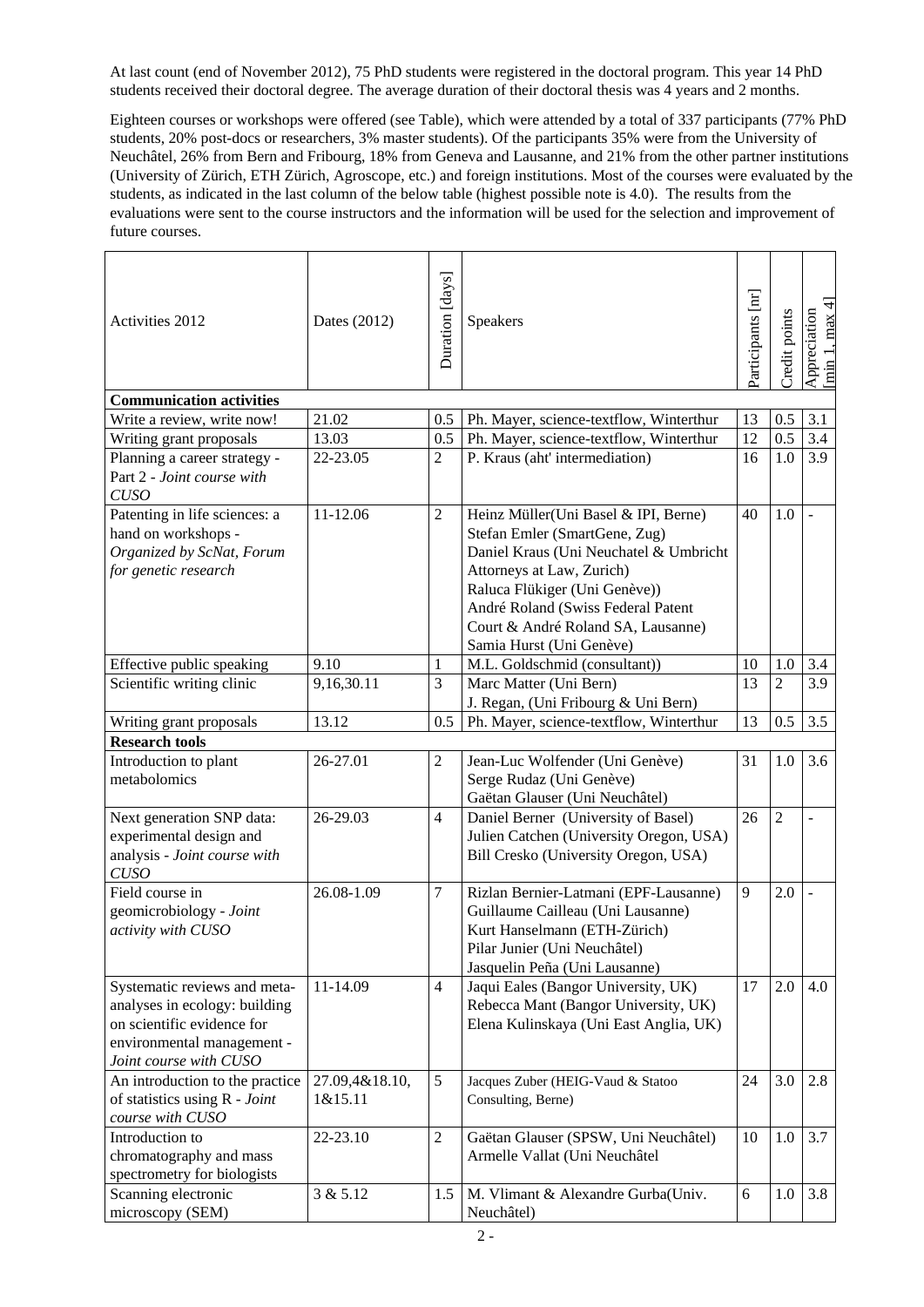| <b>Scientific topics</b>      |            |                |                                         |    |     |     |  |  |  |
|-------------------------------|------------|----------------|-----------------------------------------|----|-----|-----|--|--|--|
| Adaptative landscape genetics | $7 - 8.02$ | $\overline{c}$ | Aurélie Bonin (Uni Grenoble, France)    | 54 | 0.5 | 3.9 |  |  |  |
| - Joint workshop with CUSO    |            |                | Sylvain Ursenbacher (Uni Basel)         |    | 1.0 |     |  |  |  |
|                               |            |                | Christian Lexer (Uni Fribourg)          |    | 1.5 |     |  |  |  |
|                               |            |                | David Neale (UC Davis, USA)             |    |     |     |  |  |  |
|                               |            |                | Juan Galarza (Uni. Jyvaskyla, Finland)  |    |     |     |  |  |  |
|                               |            |                | Malika Ainouche (Uni Rennes, France)    |    |     |     |  |  |  |
|                               |            |                | A. McGaughran (Max Planck Tübingen      |    |     |     |  |  |  |
|                               |            |                | C. Cullingham (Uni Alberta, Canada)     |    |     |     |  |  |  |
|                               |            |                | Christian Rellstab (WSL Birmensdorf)    |    |     |     |  |  |  |
|                               |            |                | Martin C. Fischer (ETH Zürich)          |    |     |     |  |  |  |
|                               |            |                | Pierre Taberlet (CNRS Grenoble, France) |    |     |     |  |  |  |
| Big questions in behavioural  | 26-27.04   | 1.0            | Judith Burkart (Uni Zürich)             | 18 | 1.0 | 3.3 |  |  |  |
| biology                       |            |                | Laurent Keller (Uni Lausanne)           |    |     |     |  |  |  |
|                               |            |                | Manfred Milinski, Max-Planck Plön, D)   |    |     |     |  |  |  |
|                               |            |                | Tom Sherratt (Uni Carleton, Canada)     |    |     |     |  |  |  |
|                               |            |                | Nina Wedell (University of Exeter, UK)  |    |     |     |  |  |  |
|                               |            |                | Klaus Zuberbühler (Uni Neuchâtel)       |    |     |     |  |  |  |
| Fungi-Bacteria interactions - | 18.06      | 0.5            | S. Bindschedler (Helmholtz Centre, D)   | 16 | 0.5 | 3.7 |  |  |  |
| Joint symposium with CUSO     |            |                | Jan Dirk van Elsas (Uni Groningen, NL)  |    |     |     |  |  |  |
|                               |            |                | Lukas Y. Wick (Helmholtz Centre, D)     |    |     |     |  |  |  |
| Rapid evolution during        | 6-7.09     | 2              | Scott P. Carroll (Uni California, USA)  | 49 | 1.0 |     |  |  |  |
| biological invasions - Joint  |            |                | Robert I. Colautti (Duke Univ. USA)     |    | 1.5 |     |  |  |  |
| symposium with CUSO           |            |                | Carol E. Lee (Univ. Wisconsin, USA)     |    |     |     |  |  |  |
|                               |            |                | Arne Nolte (Max-Planck Plön, Germany)   |    |     |     |  |  |  |
|                               |            |                | George Roderick (Univ. California, USA) |    |     |     |  |  |  |

Table: Activities of the doctoral program 2012

## Annual PhD students meeting 2012

The annual meeting of the doctoral program is organised by the PhD students themselves. This year the organizers were Sarah Rottet and Livia Atauri Miranda (Univ. Neuchâtel). The meeting took place on 15 May in Neuchâtel. Olivier Dessibourg (Le Temps, Genève), Redouan Bshary, Igor Chlebny, Christophe Praz, and Katarina Stanoevska-Slabeva (Uni Neuchâtel) were invited to give a talk. A total of 42 PhD students attended the meeting. They presented the results of their research to their peers (6 oral presentations and 16 posters). The oral presentation prize was attributed to Elvira de Lange and the poster prizes to Nathalie Veyrat  $(1<sup>st</sup>)$  and Vincent Trunz  $(2<sup>nd</sup>)$ .

## Mobility grants

Six congress travel grants (total CHF 6300) were awarded, which gave the awardees an opportunity to present their results (poster or oral presentation) to an international audience. In addition, 3 requests for mobility grants were received and all were partially granted (total CHF 2700), allowing the students to visit other laboratories to conduct experiments, learn research techniques and/or discuss research results with experts in the field.

The overall feedback from the students indicates that they evaluate the program very positively and the students are happy with the quality of the courses and the way they are organized. The emphasis on communication continues to be appreciated. At the request of the students we have increased the number of tools courses and specifically complied to their request to add courses on R-statistics and in the field of molecular biology.

## Global evaluation of the year 2012

The graph in the annexe provides a summary of the global evaluation made by the participants. The global questionnaire was sent to all registered Ph.D. students and those who ended their Ph.D. this year. It was completed by 34% of the students.

Overall the evaluation by the students was good, with an overall positive impression by more tan 80% of the participants (first line). This is very consistent with the evaluations of previous years. The additional comments made by the students (not shown) reflect their personal preferences and their respective domains. As always they would like to have more courses offered in their specific domain. The remarks will be used for the planning of the next curriculum and by collaborating more with other programs we aim to broaden the spectrum of courses that we can offer.